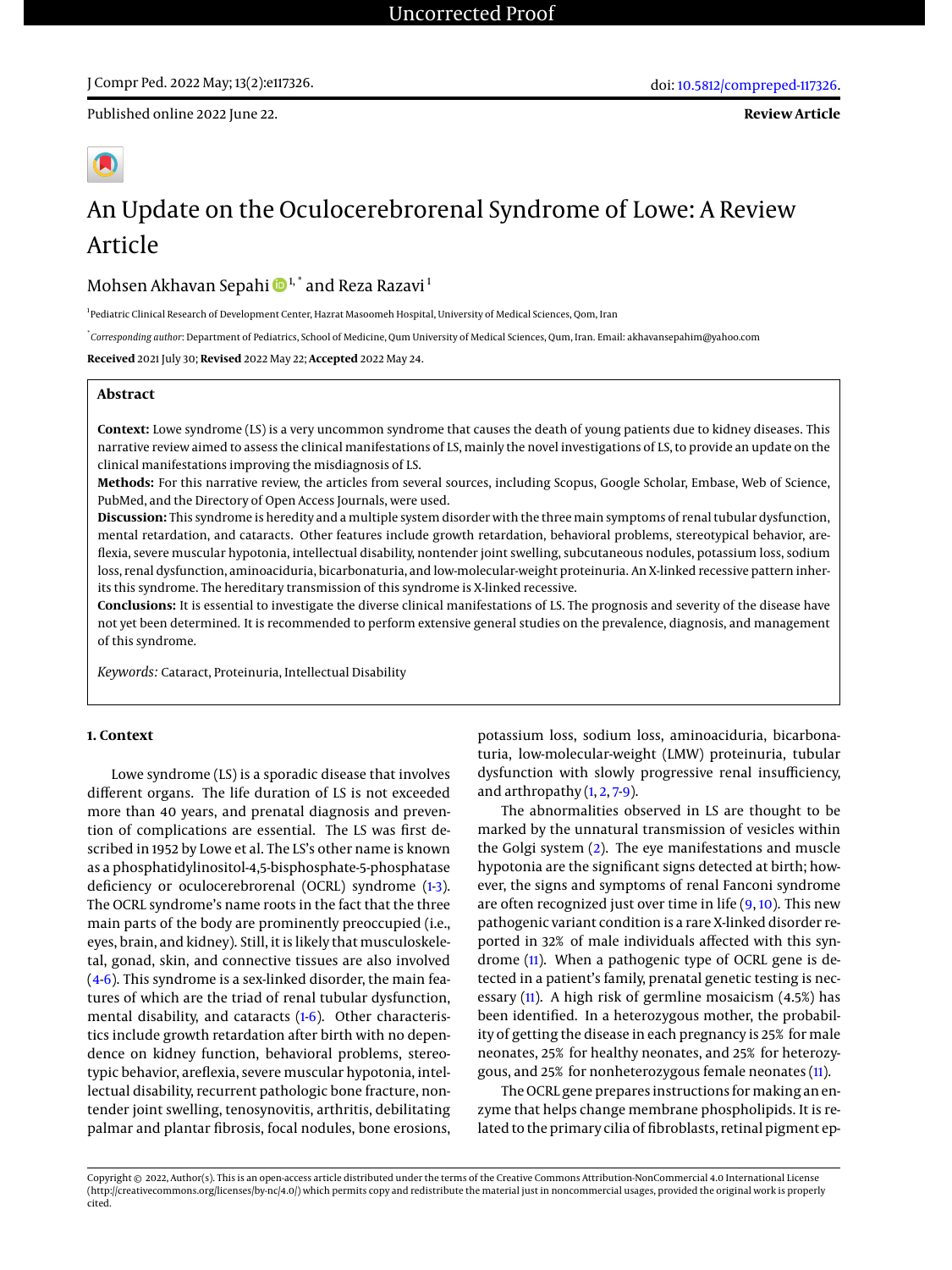ithelial cells, and renal tubular cells, suggesting that this syndrome is due to the dysfunction of the cilia in these cells  $(2, 8)$  $(2, 8)$  $(2, 8)$ . Over 200 different types of OCRL have been described; however, no variant is identified in 10% of patients with the possibility of LS  $(2, 9)$  $(2, 9)$  $(2, 9)$ . This syndrome has a prevalence of approximately 1 in 500,000 individuals [\(1\)](#page-3-0). The cause of LS is different types of OCRL genes on chromosome Xq25-26, encoding OCRL-1, an inositol 5-phosphatase inositol [\(2,](#page-3-4) [8\)](#page-3-9). This gene encodes a phosphatidylinositol bisphosphate-5-phosphatase, a site in the trans-Golgi complex active in actin polymerization  $(2, 12)$  $(2, 12)$  $(2, 12)$ . Some mutations in the OCRL gene stop the production of various enzymes caused by this gene. Other mutations inhibit the enzyme's activity or prevent it from interacting with other proteins inside the cell [\(12-](#page-3-10)[16\)](#page-3-11).

The OCRL types are observed not only in LS but also in humans, who usually have kidney changes that are classified as Dent disease type 2 (Dent-2) [\(2,](#page-3-4) [16,](#page-3-11) [17\)](#page-3-12). Recent data suggest phenotypic persistence between Dent-2 and LS, indicating differences in the ability to make up for the enzyme deficiency  $(6, 13, 16)$  $(6, 13, 16)$  $(6, 13, 16)$  $(6, 13, 16)$  $(6, 13, 16)$ . Therefore, numerous studies have shown that OCRL-1 is preoccupied with various cellular activities having endocytic trafficking and skeletal dynamics of actin. These findings explain the different clinical symptoms of the disease [\(12,](#page-3-10) [13\)](#page-3-13).

Recently, no relationship has been identified between genotypes and phenotypes; therefore, the clinical intensity of disease is correlated with some types of disease. However, male patients within the same family have equivalent phenotypes, as interfamilial variability has not yet been reported [\(3,](#page-3-1) [4,](#page-3-2) [11\)](#page-3-8). Dent disease is an X chromosomedependent inheritance tubulopathy with proximal renal tubular acidosis, hypercalciuria, nephrocalcinosis, renal stone, LMW proteinuria, renal failure, and hypophosphatemic rickets. Patients with Dent disease never have extrarenal manifestations, except rickets [\(3,](#page-3-1) [4,](#page-3-2) [14\)](#page-3-14). This study aimed to assess the clinical manifestations of LS, mainly the novel investigations of LS, to provide an update on the clinical manifestations that diminished the misdiagnosis of LS.

# **2. Methods**

This narrative review article emphasizes the clinical manifestations of LS. In this regard, several sources, including PubMed, Scopus, Google Scholar, Web of Science, Embase, and the Directory of Open Access Journals, were used. The search was performed using a combination of the keywords or their equivalents, including "Congenital Cataract", "Potassium Loss", "sodium Loss", "Aminoaciduria", "Bicarbonaturia", "Low-Molecular-Weight Proteinuria", "Proximal Tubulopathy", "Renal Fanconi Syndrome", "Renal Insufficiency", "Growth Retardation", "Behavioral Problems", "Stereotypic Behavior", "Areflexia", "Severe Muscular Hypotonia, Intellectual Disability", "Nontender Joint Swelling", "Arthropathy", and "Subcutaneous Nodules".

# **3. Discussion**

The LS is heterogeneous in clinical characteristics and involves multiple systems. Ocular, neurological, and renal manifestations are the main organs included in LS. However, there are some other rare manifestations that can be involved in LS and are discussed separately in this context.

# *3.1. Eyes*

Dense congenital bilateral cataracts are regarded as a significant sign of LS, which occur in embryonic time due to defects in formation and late eradication of the primary posterior lens fibers. These cataracts might also be shown on prenatal ultrasound images [\(1,](#page-3-0) [2\)](#page-3-4). In case of delay in treatment, cataracts can cause nystagmus, amblyopia, and eventually blindness [\(2,](#page-3-4) [5\)](#page-3-15). Glaucoma occurs in 50-70% of patients and might occur ideologically at any age, usually in the first year of life  $(2, 5, 17, 18)$  $(2, 5, 17, 18)$  $(2, 5, 17, 18)$  $(2, 5, 17, 18)$  $(2, 5, 17, 18)$  $(2, 5, 17, 18)$  $(2, 5, 17, 18)$ . The patients might also show corneal leukoma; nevertheless, allmale children have visual impairments. Visual impairment is a mix of morphological conversion in the eye, retinal impairment, and cortical function  $(1, 2, 8)$  $(1, 2, 8)$  $(1, 2, 8)$  $(1, 2, 8)$  $(1, 2, 8)$ . Corrected accuracy is rarely better than 20/100 [\(2\)](#page-3-4).

#### *3.2. Musculoskeletal Symptoms*

Musculoskeletal symptoms might be caused by the essential manifestations of LS or as a remarkable demonstration of the underlying disease  $(2, 8)$  $(2, 8)$  $(2, 8)$ . About half of patients develop scoliosis, which often accelerates its progression after puberty [\(2,](#page-3-4) [6\)](#page-3-3). Osteopenia is present in almost all patients and worsens in untreated acidosis and high renal phosphate excretion [\(2,](#page-3-4) [17\)](#page-3-12).

### *3.3. Neurological Symptoms*

The first common neurological symptoms are hypotonia in the muscles, malnutrition, delayed motor development, hyporeflexia, and loss of deep tendon reflexes [\(2,](#page-3-4) [9,](#page-3-6) [18\)](#page-3-16). Hypotonia might increase joint mobility, contraction, decreased movement, contraction, and osteoporosis; nonetheless, hypotonia might gradually improve with age [\(5\)](#page-3-15). The patients show cerebellar hypoplasia, ventricular dilatation, Dementia, pachygyria, ectopic nervous migration, and cyst change in the brain  $(2, 17)$  $(2, 17)$  $(2, 17)$ .

The major issues for families were behavioral disorders, including repetitive and obsessive behaviors, anxiety and anger, and self-harm [\(17\)](#page-3-12). Epilepsy might be observed; however, a febrile seizure is a clinically significant condition and usually occurs up to 1 year of age  $(8)$ .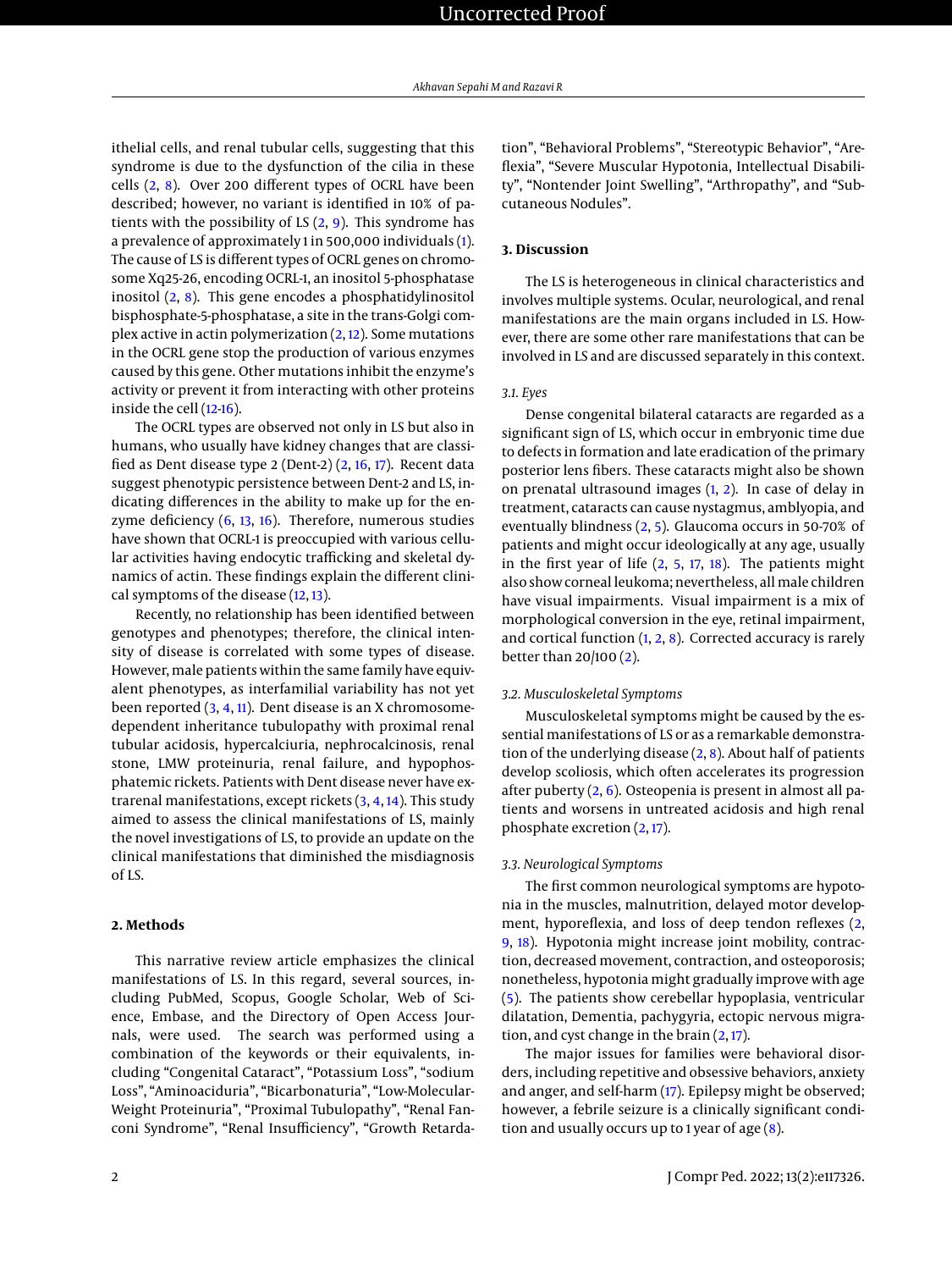## *3.4. Kidney*

Male patients have proximal renal tubular dysfunction of the Fanconi shape, including severe loss of some substances in the urine, including LMW protein, amino acids, organic acids, albumin, bicarbonate, sodium, potassium, phosphate, L-carnitine, and calcium [\(2,](#page-3-4) [8,](#page-3-9) [15,](#page-3-17) [19\)](#page-3-18). These kidney disorders cause polyuria, mild to moderate dehydration, and tubular acidosis. A loss of electrolytes and nutrients might also cause growth disorder and result in soft and curved bones, particularly in both feet. The features of symbolic Fanconi syndrome do not generally manifest until early life, without LMW proteinuria. There are tubulointerstitial changes, stout and density of glomerular basement membrane, and variation in the proximal tubule [\(2,](#page-3-4) [8,](#page-3-9) [9\)](#page-3-6). Severe sclerosis in the glomerular tuft associated with severe tubular atrophy usually results in kidney failure and end-stage renal disease after a few decades [\(2,](#page-3-4) [6,](#page-3-3) [8\)](#page-3-9). The cause of progressive renal failure in LS is not yet fully understood [\(3\)](#page-3-1). Urolithiasis and hypophosphatemic rickets are less common complications  $(2, 8)$  $(2, 8)$  $(2, 8)$ .

# *3.5. Facial Dysmorphism*

There are often changes in the face, including deep eyes, frontal bossing, chubby cheeks, and a fair face [\(5\)](#page-3-15).

## *3.6. Dental Anomalies*

Noticeable dental changes include enamel hypoplasia, delayed tooth eruption associated with eruption cysts, chronic subrachitic state, enlarged pulp chambers, and dysplastic dentin formation [\(2,](#page-3-4) [5\)](#page-3-15). Orthodontic complications include contractile palate, crowded teeth, skeletal malocclusion, inadequate mandibular growth, and permanent teeth [\(2\)](#page-3-4).

#### *3.7. Hemostasis Disorder*

Most of these patients require multiple surgeries and are prone to bleeding disorders characterized by impaired primary homeostasis and primary platelet activation with thrombocytopenia [\(2\)](#page-3-4). Nevertheless, the mild thrombocytopenia observed in one-fifth of patients is typical in addition to activated partial thromboplastin time, prothrombin time, fibrinogen, and von Willebrand factor levels [\(2\)](#page-3-4).

#### *3.8. Sexual Development*

Most patients have normal puberty, as the normal level of testostrone hormone [\(2\)](#page-3-4). There are several reports of pubertal delay, infertility, and cryptorchidism in LS [\(10\)](#page-3-7). Fertility might be decreased due to azoospermia and fibrosis in the peritubular duct  $(2, 9)$  $(2, 9)$  $(2, 9)$ . Cryptorchidism might improve on its own [\(3\)](#page-3-1) or with hormone therapy; however, there is rarely the need for surgery [\(1\)](#page-3-0). The use of recombinant human growth hormone should be restricted to patients with provable growth hormone deficiency [\(1\)](#page-3-0). Only

recombinant human growth hormone should be used with growth hormone deficiency patients [\(1\)](#page-3-0). The improvement of the long-term function of the gonads in LS is becoming increasingly important for every patient, as advances in kidney replacement therapy have significantly increased life expectancy in these patients [\(10\)](#page-3-7).

# *3.9. Dermatological Findings*

Benign cystic lesions of the skin have been reported. The cause of these cysts is unknown but precise due to the increased extracellular concentration of lysosomal enzymes [\(2\)](#page-3-4).

# *3.10. Diagnosis*

The diagnosis of LS can be made through clinical and laboratory findings, genetic testing, and prenatal procedures. The prenatal and postnatal distinctions are made by enzymatic and molecular analyses [\(2\)](#page-3-4). Molecular studies should approve the clinical diagnosis of the OCRL1 gene; however, unfortunately, it is impossible to diagnose and evaluate all patients before birth [\(1,](#page-3-0) [5,](#page-3-15) [9,](#page-3-6) [12,](#page-3-10) [18\)](#page-3-16). Before giving birth, it is necessary to check all suspected patients or family history  $(6, 8, 9)$  $(6, 8, 9)$  $(6, 8, 9)$  $(6, 8, 9)$  $(6, 8, 9)$ . Treatment is supportive (sodium bicarbonate, sodium or potassium phosphate, and vitamin D) and includes anticonvulsants, taking care of eye manifestations, speech correction, and tooth problems [\(2,](#page-3-4) [8,](#page-3-9) [10\)](#page-3-7).

The ocular malformation generally needs to be treated at birth  $(2, 8)$  $(2, 8)$  $(2, 8)$ . The immediate treatment of cataracts is essential for the prevention of amblyopia and the careful and prolonged control of ocular pressure [\(1,](#page-3-0) [8,](#page-3-9) [10\)](#page-3-7). In patients with glaucoma, eye pressure control with medication and surgery is essential [\(1\)](#page-3-0). Pubertal delay, infertility, and cryptorchidism were observed in LS  $(10)$ . The treatment of sexual dysfunction and improvement of long-term gonadal function in LS have become increasingly important because some advances in kidney replacement therapy led to significantly improved life expectancy and more active life [\(10,](#page-3-7) [20,](#page-3-19) [21\)](#page-3-20). New clinical trials for the treatment of polycystic kidney disease and Bard-Biddle syndrome have prescribed rapamycin. It has recently been named a candidate for the reduction of ciliogenesis defects in LS [\(22\)](#page-3-21).

## **4. Conclusions**

There are several reasons why this disease is essential. In the first stage, its development is congenital, involves several vital organs, and is characterized by various symptoms. Secondly, there are rare cases and similar, comprehensive, and new reports on the management and treatment of these patients worldwide. Thirdly, by applying a type of OCRL to define cases, it was observed that there is a wide range of diseases from single severe tubular disease (Dent-2) to the most intense manifestations of LS. However,